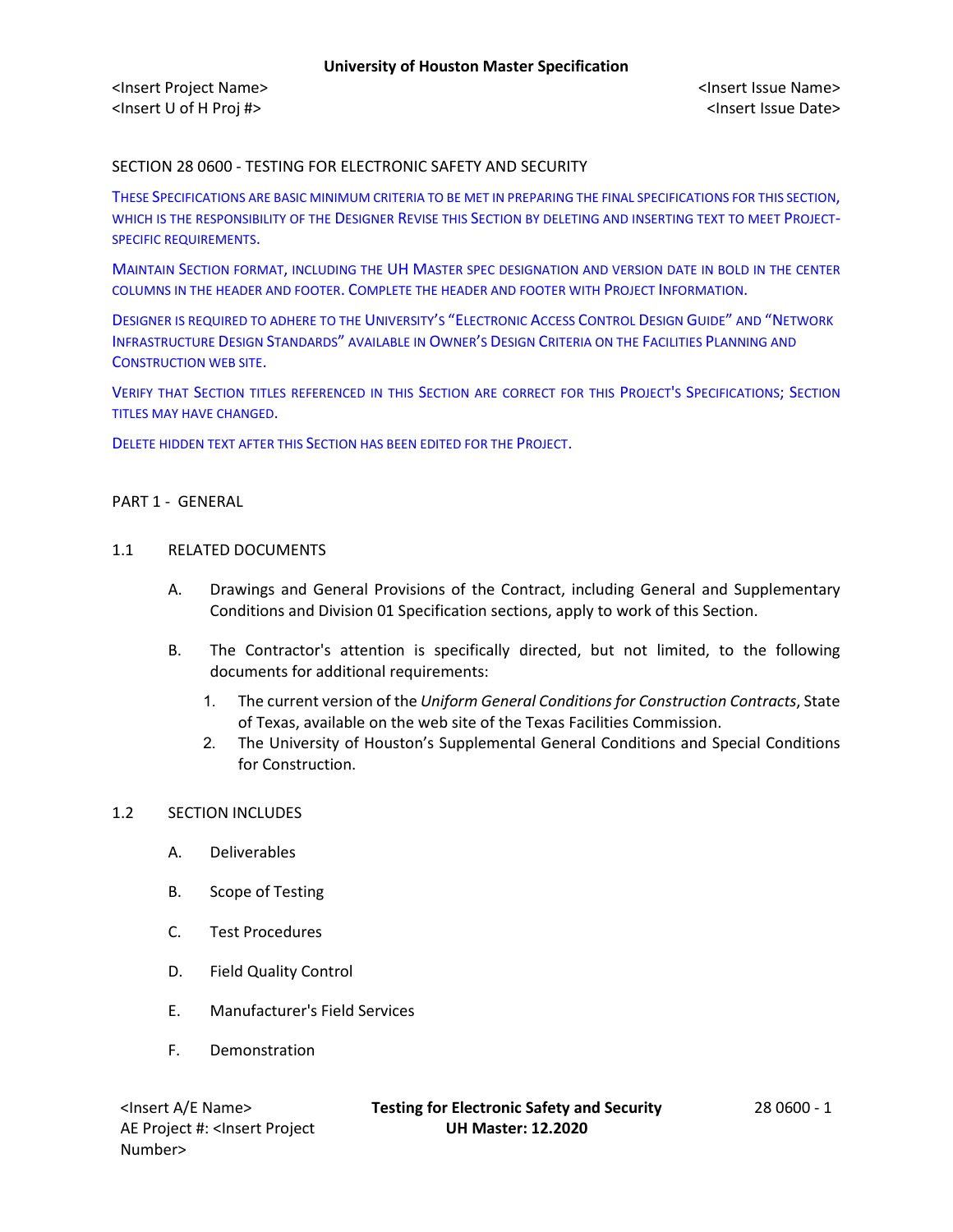<Insert Project Name> <Insert Issue Name> <Insert U of H Proj #> <Insert Issue Date>

## 1.3 DELIVERABLES

- A. Provide the following prior to System Acceptance Testing:
	- 1. Complete end-to-end test results for all copper STP, UTP and fiber optic cables installed for use on Security Devices. Refer to Sections 27 1500, "Communications Horizontal Cabling" and 27 1300 "Communications Backbone Cabling" for testing requirements.
	- 2. As-built plans in .dwg format and .pdf with device locations and labels that coincide with test result information
	- 3. Formal Request for Electronic Access Control (EAC) Acceptance Testing. Use the sample letter in Appendix A of this Section.
	- 4. Camera Quality Control Form included as Appendix B in this Section.
	- 5. Card Access Programming Form included as Appendix A Figure 2 in this Section.

### 1.4 SCOPE OF TESTING

- A. Data cabling: Test per Section 27 1500 "Communications Horizontal Cabling"
- B. Surveillance
	- 1. Verify and adjust camera views per Owner request.
	- 2. Verify Network Video Recorder (NVR) installation, camera enrollment, programming, recording and remote access.
- C. Access Control: Verify proper operation of the following as applicable:
	- 1. Card Reads: Valid Credential, Invalid Credential
	- 2. Door Status: Open, Closed, Held open, Forced Open
	- 3. Audible Alarm: Valid exit (no alarm), Invalid exit (alarm)
	- 4. Door Opener and ADA push plate integration.
	- 5. Intercom and Door Release Integration
	- 6. Parking System Integration
	- 7. Elevator Integration
- D. Intrusion Detection: Verify operation and alarm reporting status of:
	- 1. Duress Buttons
	- 2. Intrusion points
- E. Personal Protection Devices: Verify operation and alarm reporting status of:
	- 1. IP Intercom Plate
	- 2. Lights
	- 3. Associated Cameras and other accessories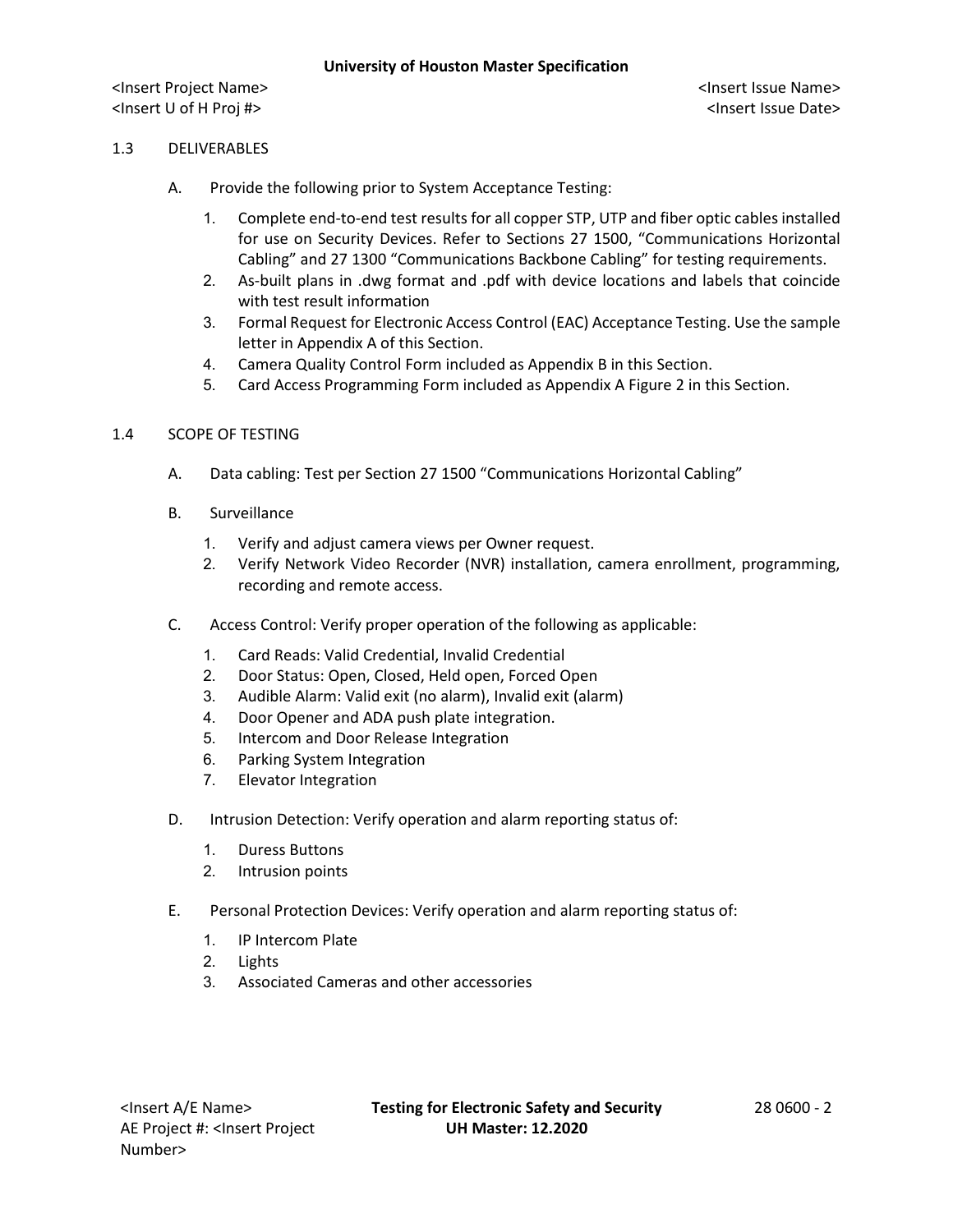<Insert Project Name> <Insert Issue Name> <Insert U of H Proj #> <Insert Issue Date>

PART 2 - PRODUCTS (NOT APPLICABLE)

### PART 3 - EXECUTION

#### 3.1 TEST PROCEDURES

- A. Test each component and sensor and verify the proper functioning of each component within a particular sub-system.
- B. Test each sub-system until all detection zones, alarm assessment components, alarm reporting and display, and access control functions have been verified. Correct any deficiencies prior to final functional and operational tests of the system.
- C. Test the entire system to assure that all elements are compatible and function properly as a complete system.
- D. Conduct a continuous 72 hour "System Operational Test", in which all components and subsystems of the security system are demonstrated to operate together as a system.
- E. Upon successful completion of the "System Operational Test," request an Owner Acceptance Test. Refer to Article 3.4 below.

#### 3.2 FIELD QUALITY CONTROL

A. Perform demonstration and testing in accordance with Section 01 7900, "Demonstration and Training"

### 3.3 MANUFACTURER'S FIELD SERVICES

A. Include services of technician to supervise installation, adjustments, final connections, and system testing, and to train Owner personnel.

#### 3.4 ACCEPTANCE TEST – REQUEST AND SCHEDULING

- A. Prior to requesting the Owner's Acceptance Test, conduct a final quality control inspection and pre-test all equipment and system features. Correct any deficiencies discovered as the result of the inspection and pre-test.
- B. Submit completed Requests for Acceptance Test to the Owner's Representatives, to include UIT Project Manager, EAC, Lock Shop and Campus Safety Representatives. Refer to Appendix A for standard request forms.
- C. Allow a minimum of 5 days between the Request submission date and Requested Date of Test.

| <lnsert a="" e="" name=""></lnsert>                                                          | <b>Testing for Electronic Safety and Security</b> | 28 0600 - 3 |
|----------------------------------------------------------------------------------------------|---------------------------------------------------|-------------|
| AE Project #: <lnsert project<="" td=""><td><b>UH Master: 12.2020</b></td><td></td></lnsert> | <b>UH Master: 12.2020</b>                         |             |
| Number>                                                                                      |                                                   |             |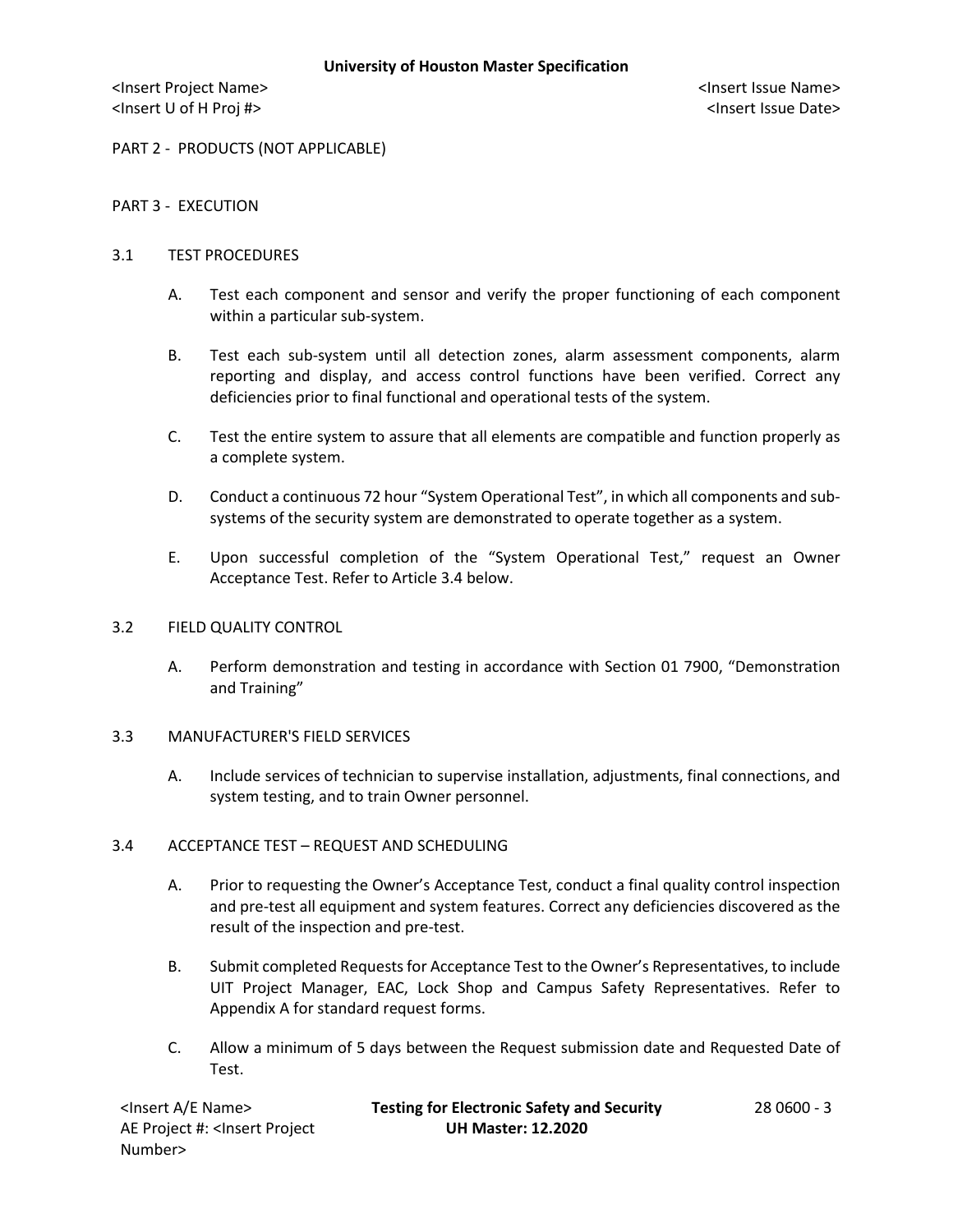<Insert Project Name> <Insert Issue Name> <Insert U of H Proj #> <Insert Issue Date>

- D. Plan Acceptance Test scheduling to allow for free access to unoccupied Work area.
- E. Submittal of Request for Acceptance Test constitutes a certification of completion of the Work in conformance with the Contract Documents and manufacturer's guidelines.

### 3.5 ACCEPTANCE TEST

- A. Provide the services of two or more technicians to perform the Acceptance Test.
	- 1. Technicians performing the Acceptance Test are required to have been involved in the installation of this Project and to be thoroughly familiar with all aspects of the Work.
	- 2. Provide portable two-way radios for use during the test.
- B. Provide all ladders, tools, test equipment, and other equipment needed to accomplish the Acceptance Test.
- C. During the Acceptance Test, demonstrate all equipment and system features to Owner's Campus Safety and EAC Representatives.
	- 1. Fully cooperate with the Owner's Campus Safety and EAC Representatives and provide assistance with the Owner's inspection and Acceptance Test.
	- 2. Remove and reinstall covers, open and restore wiring connections, operate equipment, and perform other reasonable work as requested by the Owner's Campus Safety and EAC Representatives.
	- 3. The Acceptance Test shall be documented using an approved. Acceptance Test Checklist. An example is provided as Appendix B in this Section. Contractor may use alternative checklists and/or documentation methods as approved by the Owner's Campus Safety and EAC Representatives.
- D. Any portions of the Work found to be deficient or not in compliance with the Contract Documents will be rejected.
	- 1. Owner's Campus Safety and EAC Representatives will prepare a list of any deficiencies observed during the Acceptance Test.
	- 2. A copy of this list will be provided to the Contractor, who shall promptly correct all deficiencies.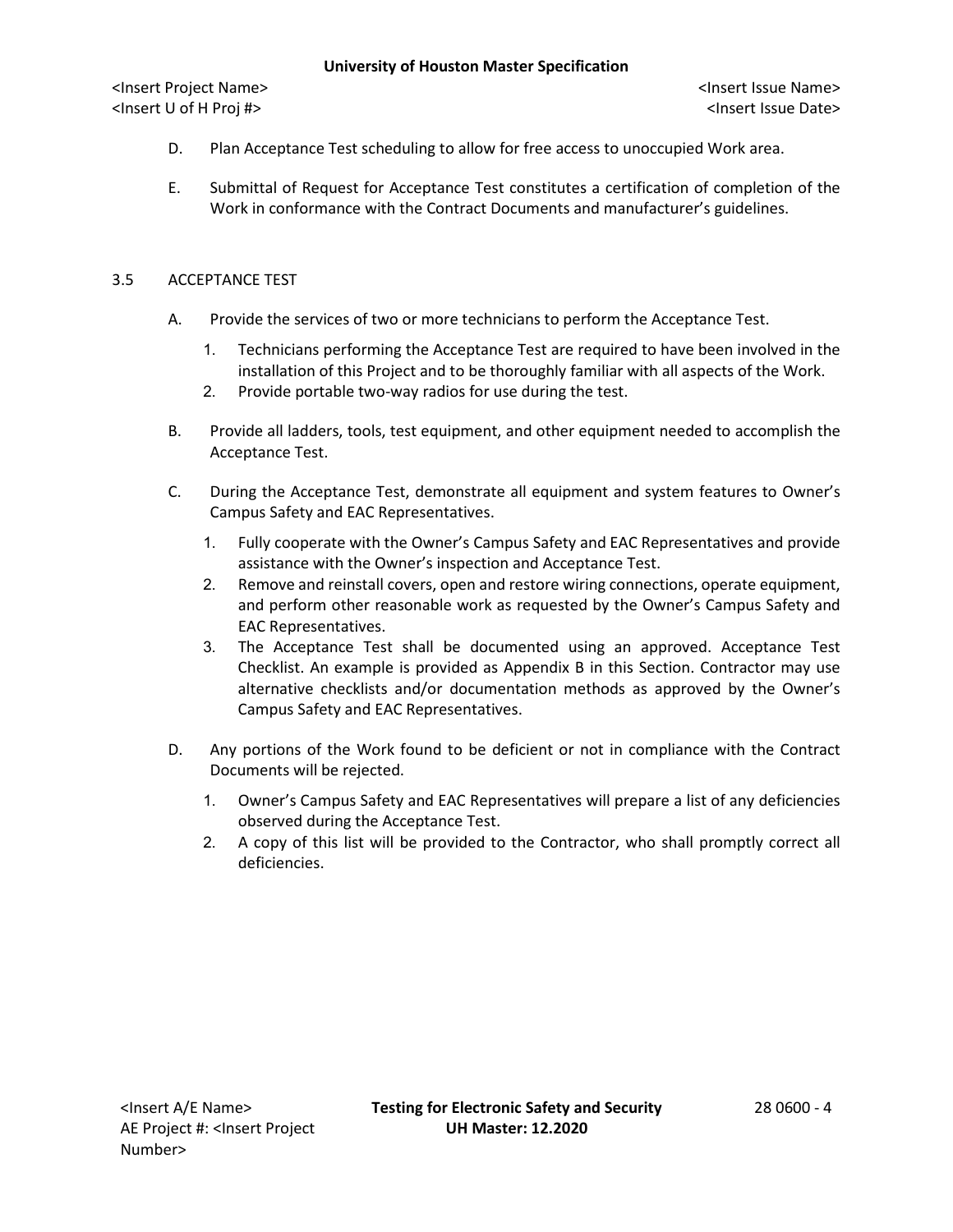#### APPENDIX A

### **UNIVERSITY OF HOUSTON**

### **REQUEST FOR ELECTRONIC ACCESS CONTROL (EAC) ACCEPTANCE TEST**

Building: \_\_\_\_\_\_\_\_\_\_\_\_\_\_\_\_\_\_\_\_\_\_\_\_\_\_\_\_\_\_\_\_\_\_\_\_\_\_\_\_\_\_\_\_

Contractor:

I hereby certify that:

- 1. The EAC installation at the above mentioned building is complete and has been provided in accordance with the Contract Documents.
- 2. All systems and devices have been thoroughly pre-tested, and that all necessary corrections have been made.
- 3. All project documentation, including Project Record Drawings, System Documentation, Panel Program Sheets and other such information, has been submitted in accordance with the Contract Documents.
- 4. All systems have received final inspection and acceptance by the authorities having jurisdiction at the Project location, and copies of approved permits have been submitted in accordance with the Contract Documents.

I request that an EAC Acceptance Test be conducted

| on (date) |  |  |
|-----------|--|--|
|-----------|--|--|

|--|

 $\textsf{Title:}\quad\textcolor{red}{\blacksquare}$ 

Company:\_\_\_\_\_\_\_\_\_\_\_\_\_\_\_\_\_\_\_\_\_\_\_\_\_\_\_\_\_\_\_\_\_\_\_\_\_\_\_\_\_\_\_\_\_\_\_\_\_\_

Date of Request:\_\_\_\_\_\_\_\_\_\_\_\_\_\_\_\_\_\_\_\_\_\_\_\_\_\_\_\_\_\_\_\_\_\_\_\_\_\_\_\_\_\_\_\_\_\_\_\_\_\_\_\_\_\_

AE Project #: <Insert Project Number>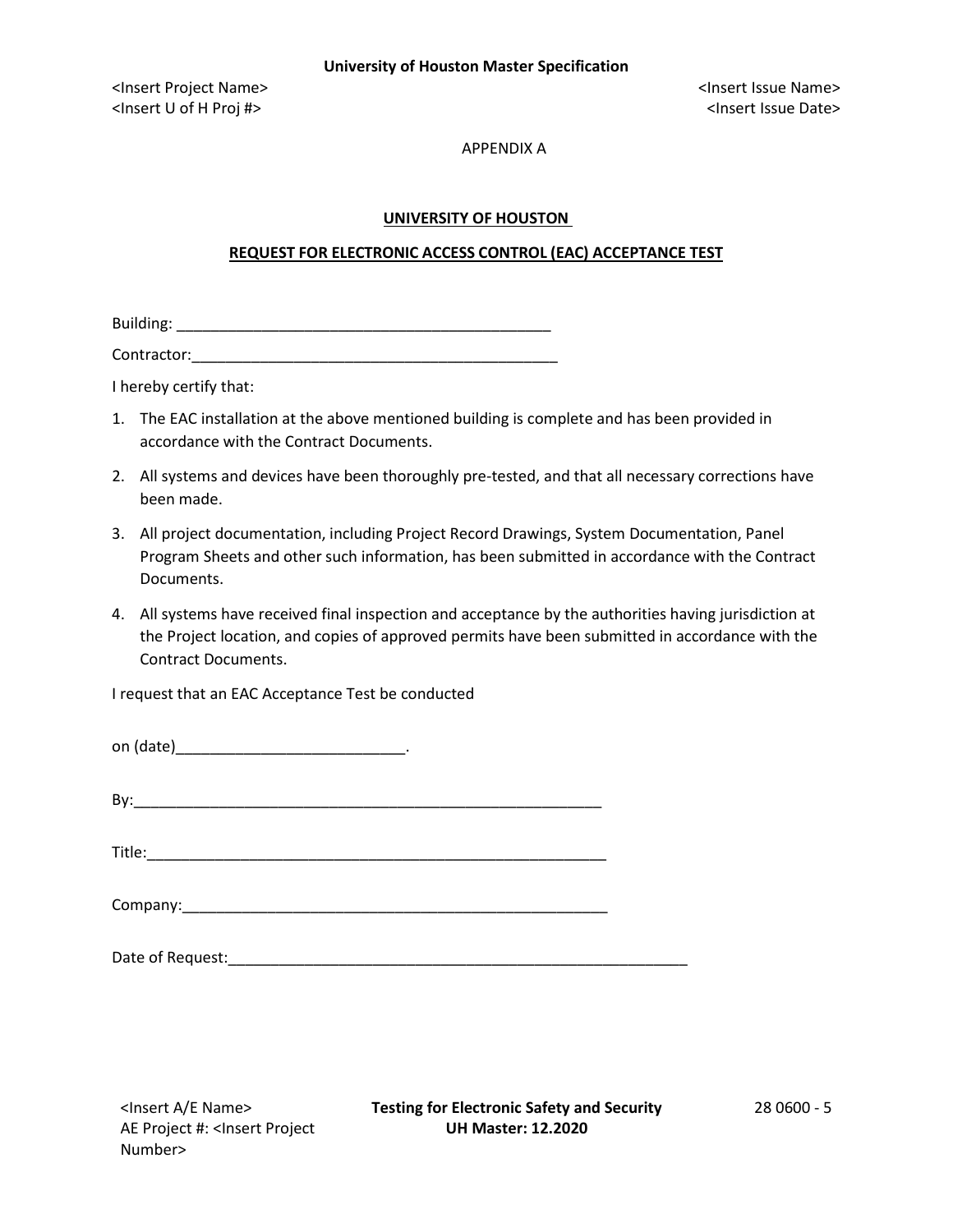<Insert Project Name> <Insert Issue Name> <Insert U of H Proj #> <Insert Issue Date>

## **UNIVERSITY OF HOUSTON**

## **REQUEST FOR SURVEILLANCE SYSTEM ACCEPTANCE TEST**

Building: \_\_\_\_\_\_\_\_\_\_\_\_\_\_\_\_\_\_\_\_\_\_\_\_\_\_\_\_\_\_\_\_\_\_\_\_\_\_\_\_\_\_\_\_

Contractor:

I hereby certify that:

- 1. The surveillance installation at the above mentioned building is complete and has been provided in accordance with the Contract Documents.
- 2. All systems and devices have been thoroughly pre-tested and all necessary corrections have been made.
- 3. All project documentation, including Project Record Drawings, System Documentation including IP Address, MAC Address and Network Port and other such information, has been submitted in accordance with the Contract Documents.

I request that a Surveillance System Acceptance Test be conducted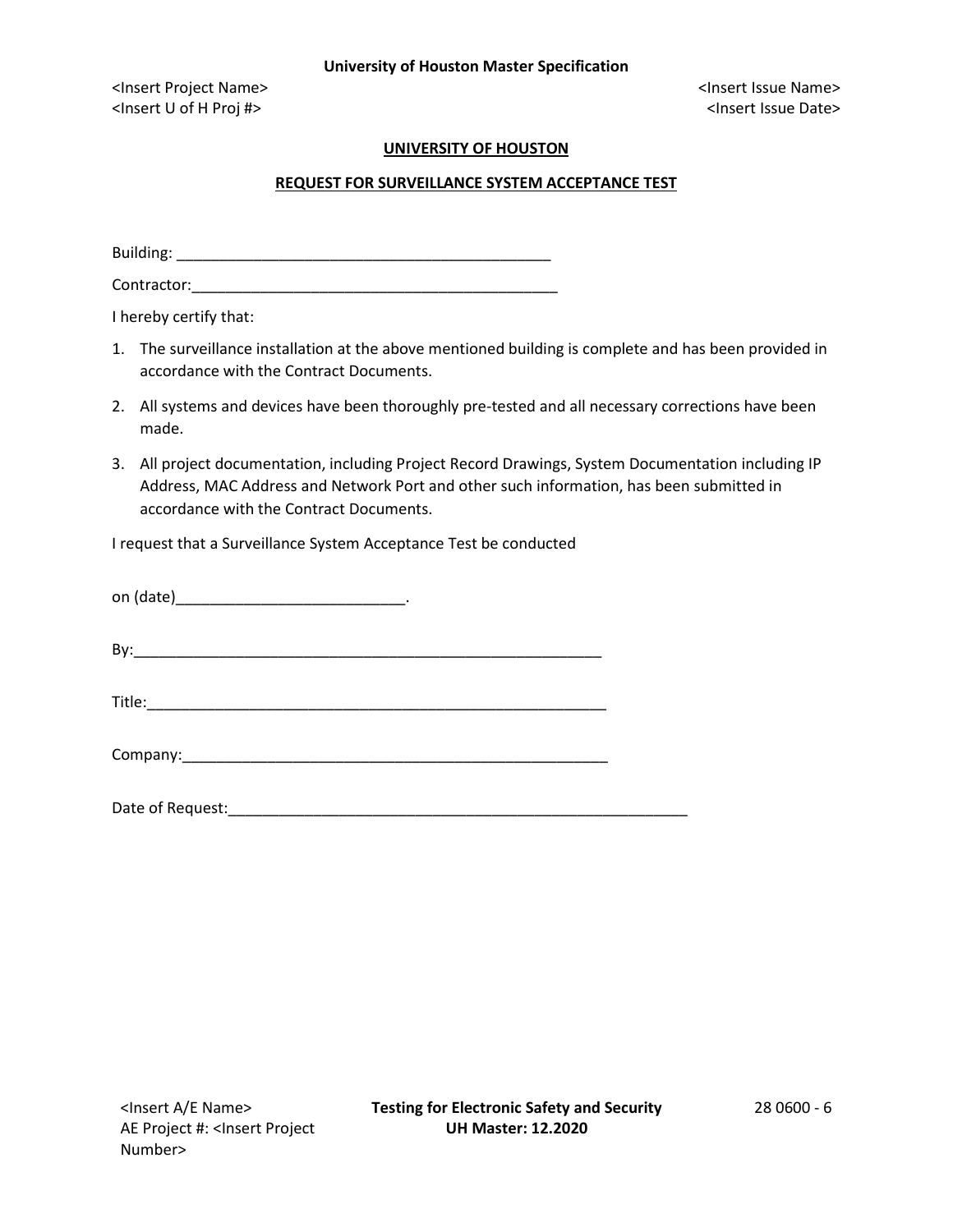<Insert Project Name> <Insert Issue Name> <Insert U of H Proj #> <Insert Issue Date>

## **UNIVERSITY OF HOUSTON**

# **REQUEST FOR INTRUSTION DETECTION SYSTEM ACCEPTANCE TEST**

Building: \_\_\_\_\_\_\_\_\_\_\_\_\_\_\_\_\_\_\_\_\_\_\_\_\_\_\_\_\_\_\_\_\_\_\_\_\_\_\_\_\_\_\_\_

Contractor:

I hereby certify that:

1. The intrusion detection system installation at the above mentioned building is complete and has been provided in accordance with the Contract Documents.

- 2. All systems and devices have been thoroughly pre-tested and all necessary corrections have been made.
- 3. All project documentation, including Project As-built Drawings, System Documentation including and other such information, has been submitted in accordance with the Contract Documents.

I request that an Intrusion Detection System Acceptance Test be conducted

| Date of Request:_ |  |
|-------------------|--|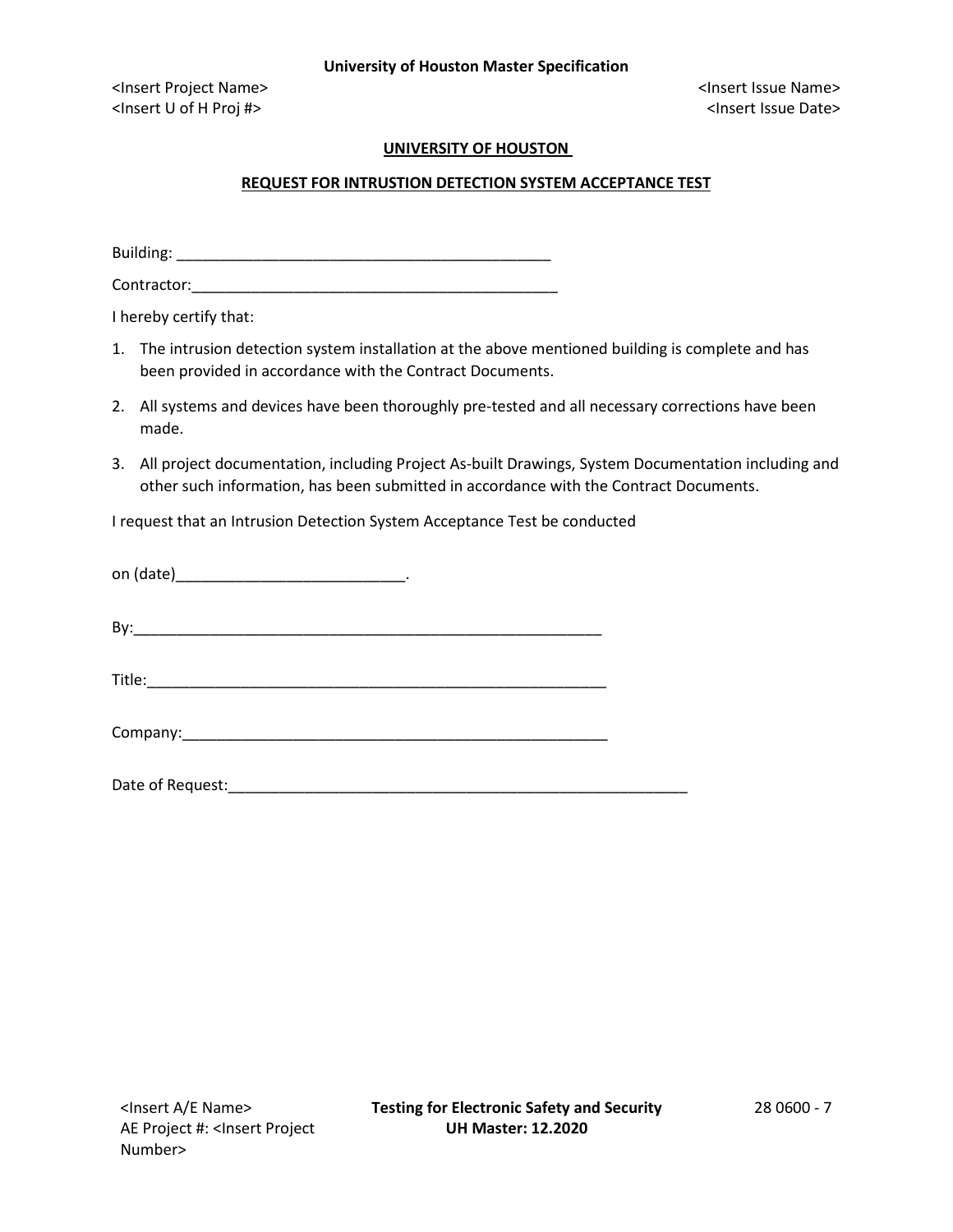<Insert Project Name> <Insert Issue Name> <Insert U of H Proj #> <Insert Issue Date>

# **UNIVERSITY OF HOUSTON**

# **REQUEST FOR PERSONAL PROTECTION SYSTEM ACCEPTANCE TEST**

Building: \_\_\_\_\_\_\_\_\_\_\_\_\_\_\_\_\_\_\_\_\_\_\_\_\_\_\_\_\_\_\_\_\_\_\_\_\_\_\_\_\_\_\_\_

Contractor:

I hereby certify that:

1. The personal protection system installation at the above mentioned building is complete and has been provided in accordance with the Contract Documents.

- 2. All systems and devices have been thoroughly pre-tested and all necessary corrections have been made.
- 3. All project documentation, including Project As-built Drawings, System Documentation including and other such information, has been submitted in accordance with the Contract Documents.

I request that a Personal Protection System Acceptance Test be conducted

| on (date) |  |  |
|-----------|--|--|
|           |  |  |

By:\_\_\_\_\_\_\_\_\_\_\_\_\_\_\_\_\_\_\_\_\_\_\_\_\_\_\_\_\_\_\_\_\_\_\_\_\_\_\_\_\_\_\_\_\_\_\_\_\_\_\_\_\_\_\_

Title:  $\Box$ 

| Company: |  |
|----------|--|
|          |  |

Date of Request: